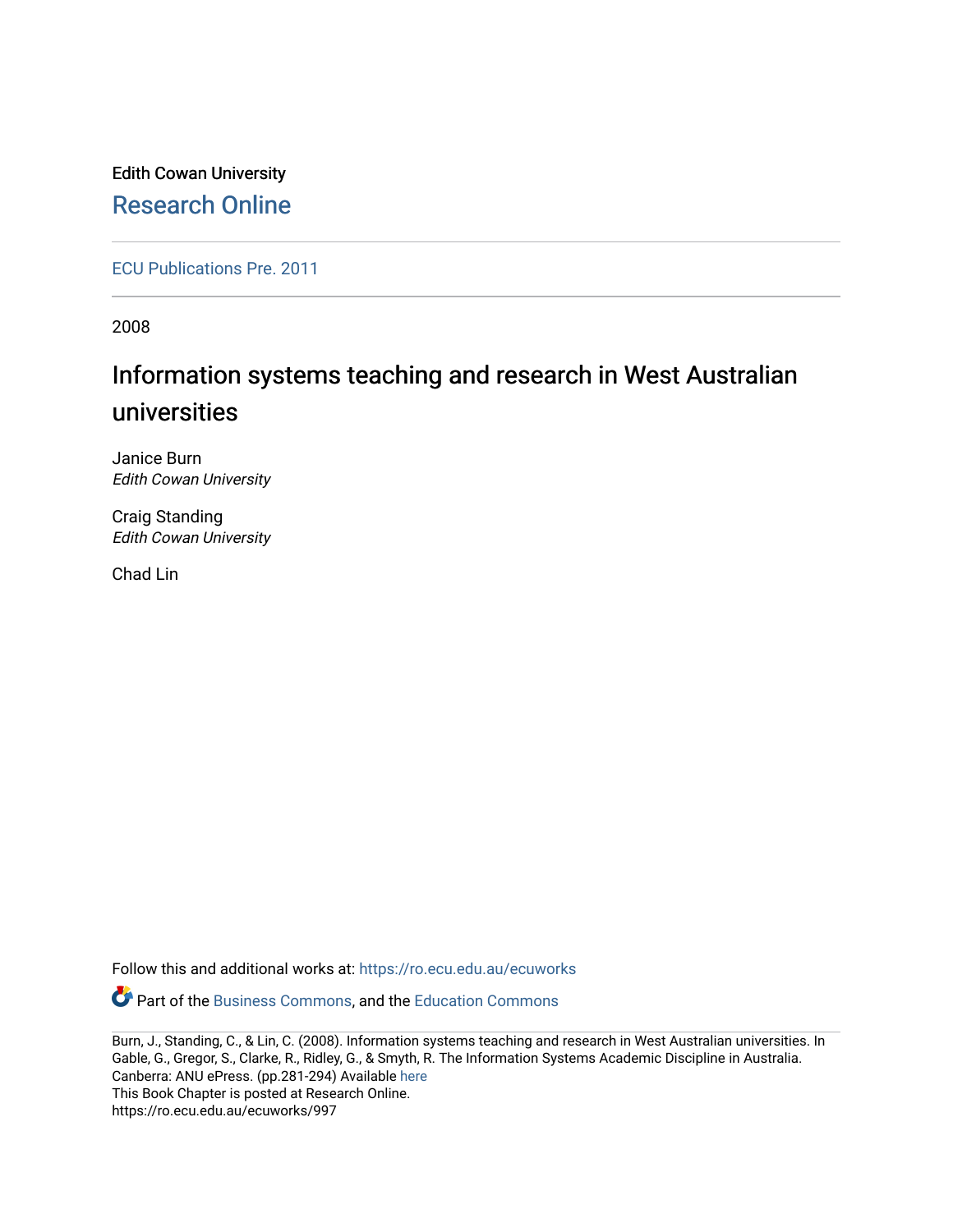# **10. Information systems teaching and research in West Australian universities**

**Janice Burn School of Management Information Systems Edith Cowan University**

**Craig Standing School of Management Information Systems Edith Cowan University**

**Chad Lin Division of Health Sciences Curtin University of Technology**

#### **Abstract**

The authors of this chapter examine the current state of the development of information systems (IS) teaching and research within Western Australia (WA). A brief overview of the WA environment is followed by an exploration of teaching and research in the four main universities. This is examined against the framework for the study and, in particular, the impact of social processes (Ariav et al. 1987; Klein et al. 1991) and local contingencies (Culnan et al. 1993; Checkland and Holwell 1998), which are found to be of relevance to historical developments.

#### **The West Australian scene**

Western Australia is the largest state in Australia, spanning 2400 km from north to south and encompassing more than 2.5 million square kilometres. The state is fairly isolated from the rest of Australia and still maintains something of a 'frontier' mentality. This is compounded by the low population, with only two million inhabitants, approximately 73 per cent of whom live in the capital city of Perth, which has a current population of 1.5 million. The rest of Western Australia is populated by small country towns, which are typically remote from other centres and many of which lack basic infrastructure such as health and education services. In particular, broadband access is variable and information and communication technology (ICT) services can be poor.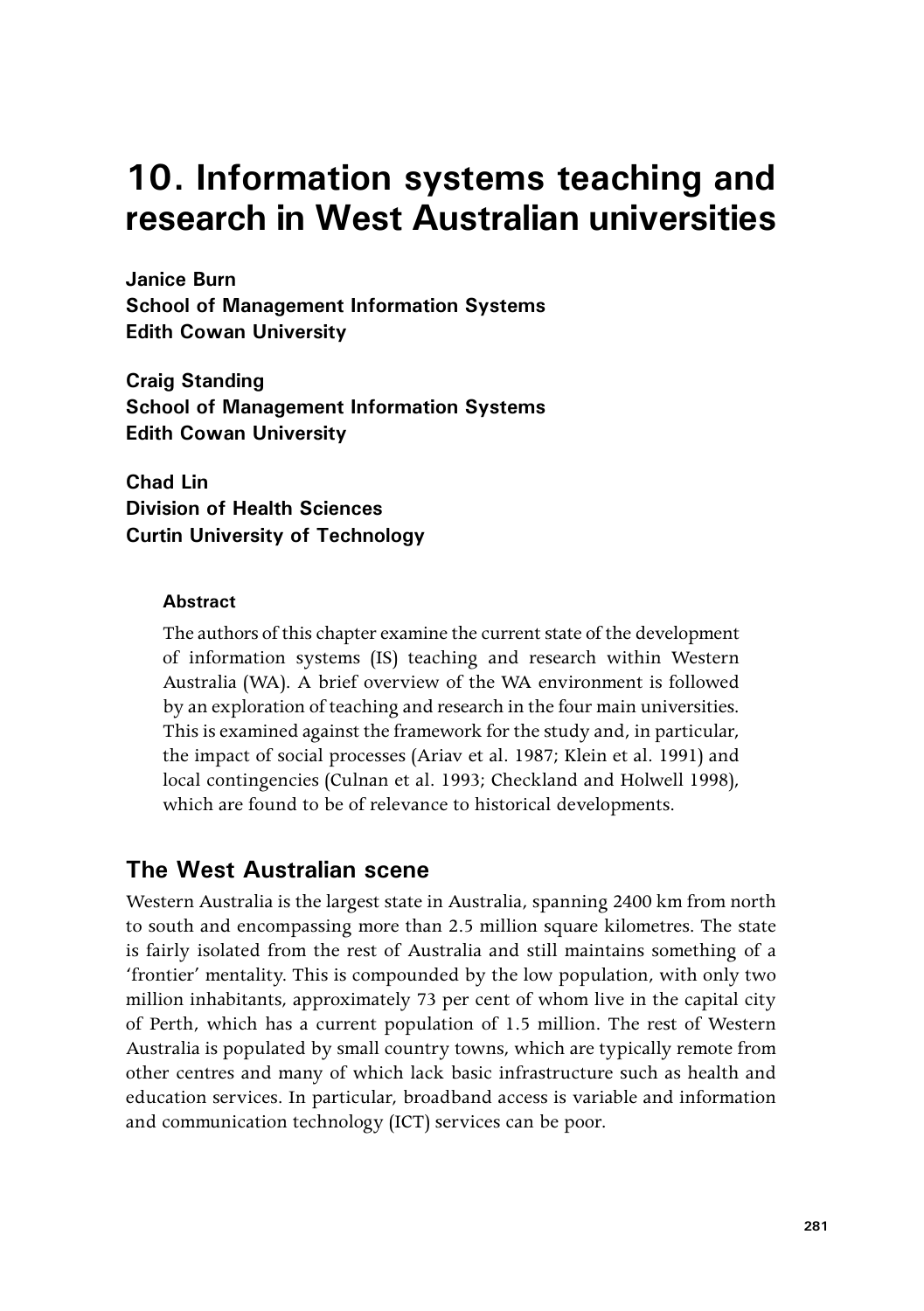

#### **Figure 10.1 Location of Western Australia within Australia**

The capital city of Perth has the dubious reputation of being the most remote city in the world, being as close to Singapore as it is to Sydney and a five-hour flight from either. This has compensations since Perth is on the same time zone as the Asian centres of Hong Kong and Singapore and hence is attractive for international collaboration in business and, indeed, in education. The remoteness of the state has, however, meant that few businesses headquarter in Western Australia and, as such, collaboration with local industry becomes a problem since they tend to favour states where they are headquartered. The state also derives most of its revenue from the minerals and oil industries, with the majority of large companies associated with mining in some form.

These location factors have impacted on the development of WA universities, since, while all four public universities are based in Perth, they all have a remit to service the whole state and so typically have remote campuses across Western Australia. Additionally, all universities have substantial external offerings, which initially targeted the distant WA population but now recruit from a global community. The WA population has remained fairly stable but is now forecast to grow; however, the growth in university students has come largely from out-of-state enrolments and, specifically, from Asia.

#### **Overview of WA universities**

The five universities in Western Australia (ordered by number of enrolments from largest) are:

- Curtin University of Technology
- Edith Cowan University (ECU)
- the University of Western Australia (UWA)
- Murdoch University
- Notre Dame University.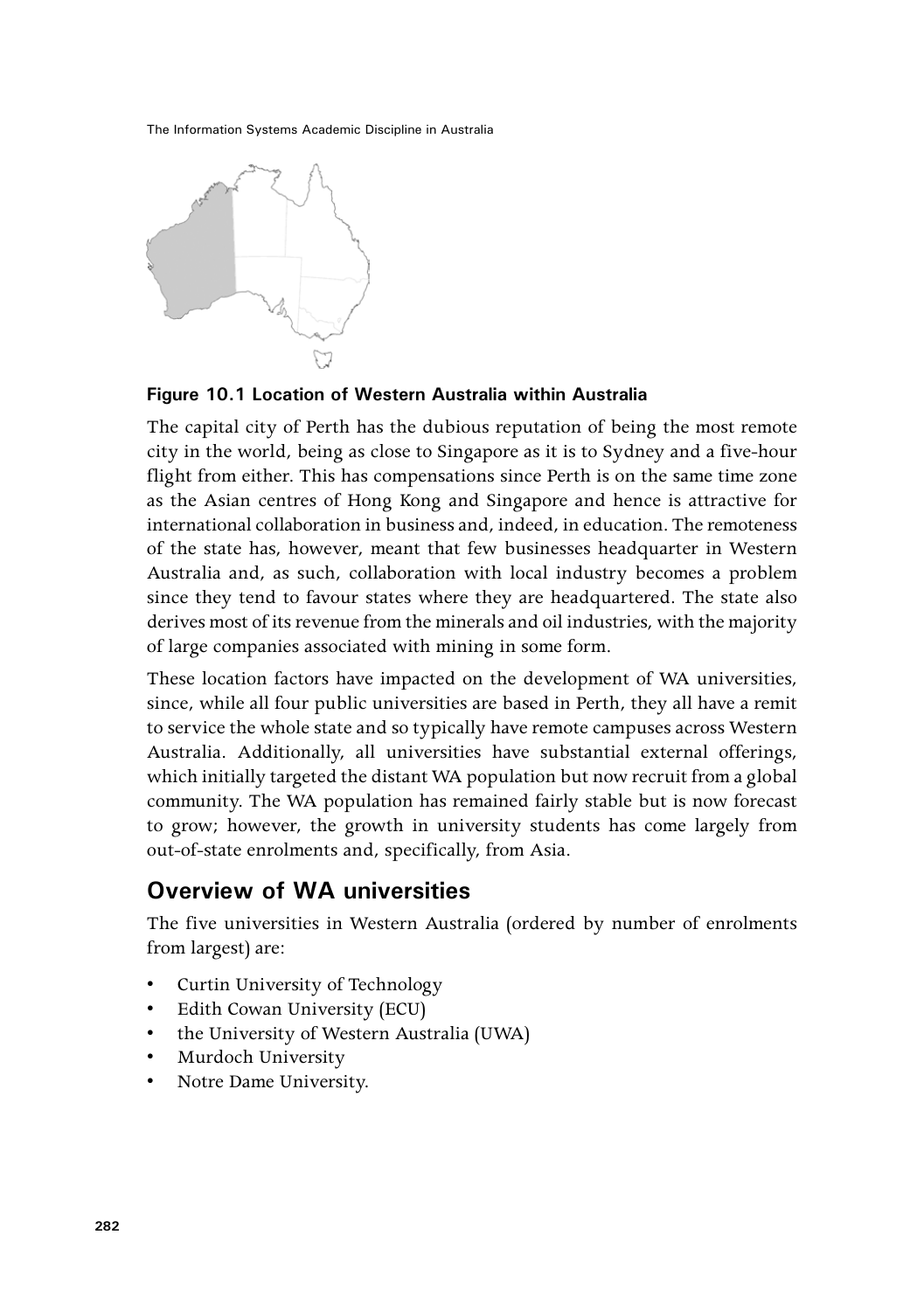| <b>University</b> | Total    | % overseas | % postgraduate | % research | %<br>school-leavers |
|-------------------|----------|------------|----------------|------------|---------------------|
| Curtin            | 36 064   | 39.7       | 22.2           | 4.3        | 43.1                |
| ECU               | 23 887   | 17.8       | 19.6           | 2.6        | 33.1                |
| <b>UWA</b>        | 16 806   | 17.7       | 25.8           | 11.3       | 75.0                |
| Murdoch           | 12 655   | 17.5       | 17.8           | 6.5        | 34.9                |
| Notre Dame        | $3000 +$ | N/A        | N/A            | N/A        | $N/A^a$             |

**Table 10.1 Overall enrolment figures for 2004 and comparative statistics**

a Notre Dame University is a private Catholic university

**Source:** Department of Education, Science and Training Selected Higher Education Statistics.

A brief historical overview of these five universities helps to explain the particular unique focus of each institution and the positioning of IS within the universities.

#### University of Western Australia

The UWA was the state's first university, established in 1911, and is a member of the Group of Eight—the eight most prominent research-oriented universities in Australia, often referred to as the 'Sandstone universities'. The UWA has proportionately the highest intake of school-leavers nationally (national average, 44.3 per cent) and consistently recruits more than 80 per cent of the state's top 5 per cent of school-leavers. The *Good Universities Guide* says that the 'UWA has more young, bright full-timers than any other University in the country—it is at the top of the WA academic totem pole'. Typically, all undergraduate students are full-time. With this profile of students, the most popular disciplines are the traditional ones and IS plays only a supporting role. Originally, IS was part of the Department of Information Management and Marketing (DIMM), founded in 1993. A full major of IS units was first offered in 1998. The information management (IM) discipline group is now embedded within the School of Economics and Commerce—itself one of two schools in the UWA Business School.

#### Curtin University of Technology

Curtin University of Technology is Western Australia's largest university and evolved from the Western Australian Institute of Technology (WAIT) in 1986. The WAIT was itself created in 1966 from the Perth Technical College, which in 1969 merged with the WA School of Mines, the Muresk Agricultural College and the Schools of Physiotherapy and Occupational Therapy. Between 1966 and 1976, student enrolments expanded from 2000 to more than 10 000 and the WAIT consolidated around three large schools of Health Sciences, Business and Administration and Arts and Architecture.

The WAIT's Business School was the largest in Australia and, in 1975, the School of Computing and Quantitative Studies was formed, with a prime focus on IS. In 1986, when Curtin University was formed, the school was renamed the School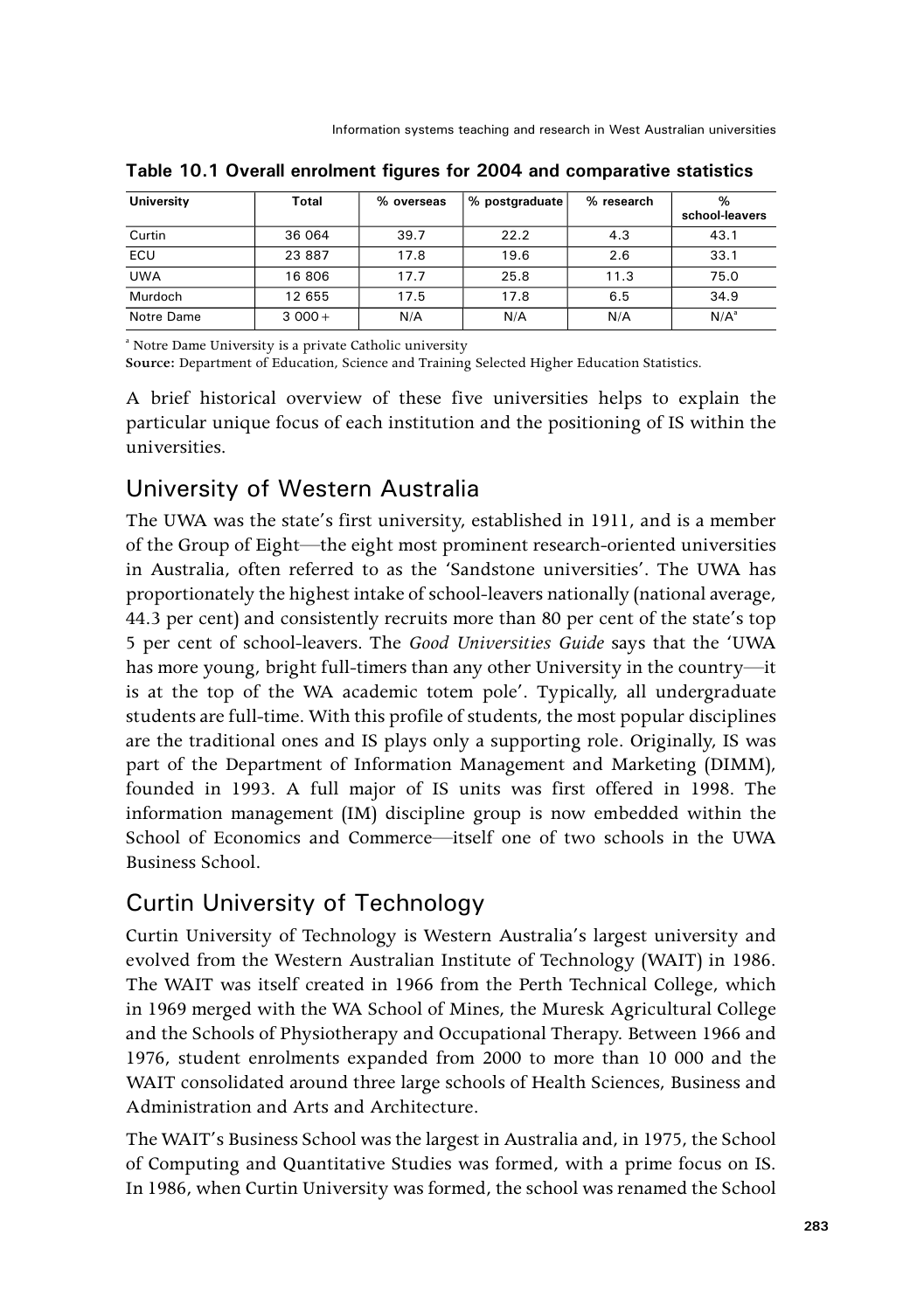of Information Systems and remains within the Business Faculty. There is a separate School of Computer Science in a different faculty.

Curtin has a main campus and two additional metropolitan campuses in Perth, as well as regional campuses in Kalgoorlie and Northam. In addition, it has an offshore campus in Sarawak, Malaysia, and a new campus in Sydney's central business district. Curtin has 13 education centres within Western Australia and 15 overseas education centres.

Curtin has the largest international student population in the state, with about 40 per cent—which is high by national standards. These students will typically be full-time and their Australian counterparts a mix of full-time and part-time.

# Edith Cowan University

Edith Cowan University (ECU) was granted university status in 1991 and evolved from a number of education colleges formed as early as 1902. ECU remains the state's major provider of teacher education. While it is the state's second-largest university, it has the largest enrolment of WA students. ECU focuses on the service professions and defines its particular strengths as:

- education
- nursing
- business
- computing
- communications
- creative and performing arts.

Information systems was part of the School of Information Systems and Management Science in the 1980s and became the Department of Management Information Systems in 1988 within the Faculty of Business. A separate School of Computer Science is in a different faculty.

ECU had many campuses but has recently consolidated and now has its main campus 28 km north of the city centre in Joondalup—one of the fastest growth areas in Australia. It has a second city campus and a regional campus at Bunbury in the south.

More than 50 per cent of the students at ECU are 'mature' entrants and are typically part-time students. With this profile, IS students would normally come from within the IT industry. As IT suffered a decline in 2004 and 2005, so the student population declined in this period.

# Murdoch University

Murdoch University was formally constituted as Western Australia's second university in 1973 and, while a research-based university, it has a strong emphasis on good teaching. Information systems has had a chequered history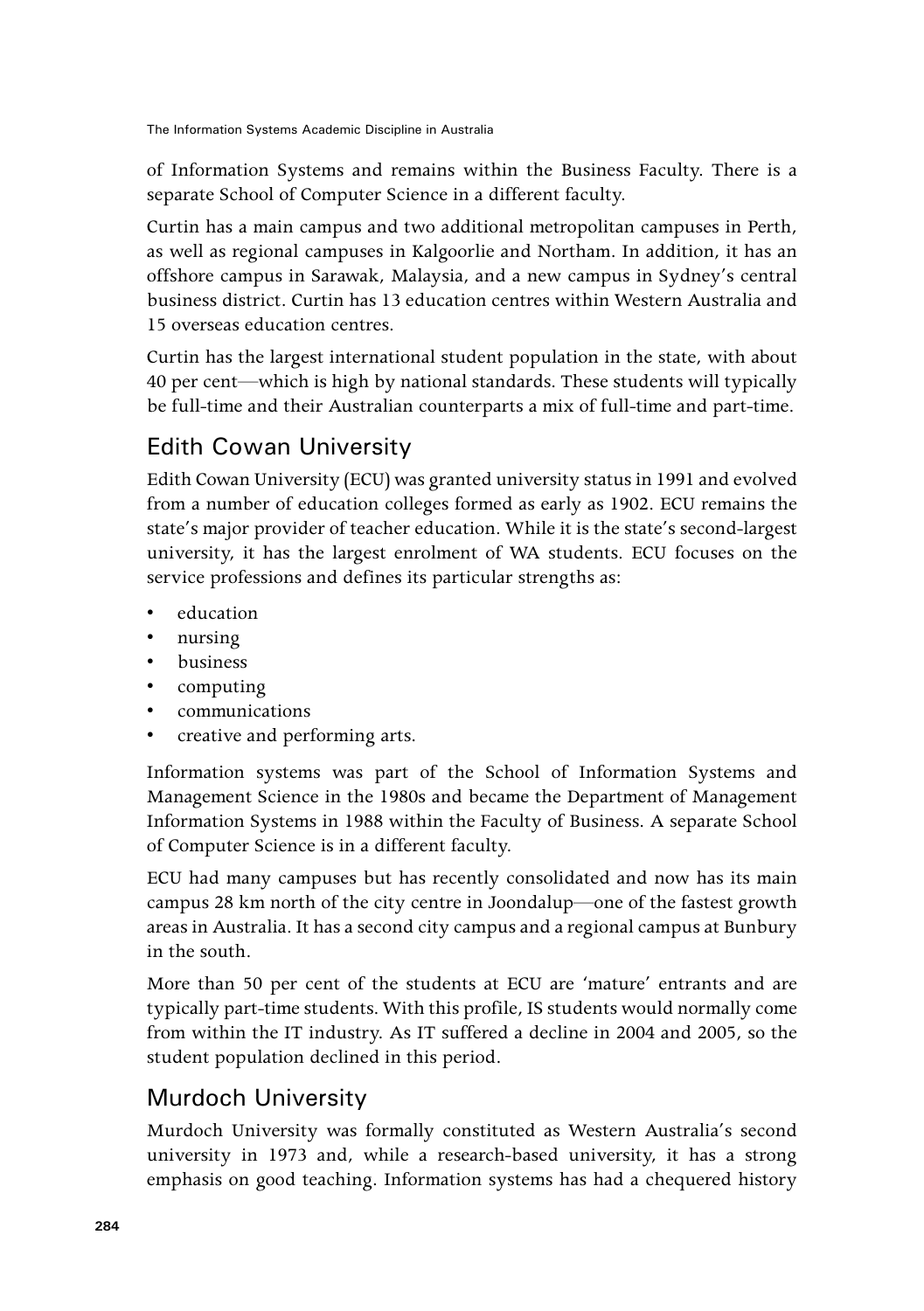as part of an IT group. Originally, the Department of Information Technology was part of the School of Mathematics, Business and Sciences, but, in 1997, IT was moved to Business Information Technology and Law. In 2003, the School of Information Technology was moved into the Division of Arts.

Murdoch University has three campuses—two regional campuses and one city campus.

# Notre Dame University

The University of Notre Dame was founded in 1990 and is a private Catholic university. Despite its small size, it has eight colleges and the School of Information Technology resides within the College of Science and Technology. Interestingly, all the courses offered in IT are offered in online mode and the university spawned a separate company to promote the development of such online material. There is no IS group as such and the IT school has only two permanent staff members.

For the purposes of this study, only the public universities are considered in depth. Notre Dame does not have an IS department.

**Table 10.2 An overview of the approximate numbers of IS staff and student numbers within the four public universities.**

| <b>University</b> | Unit           | <b>IS staff</b> | <b>IS undergraduate</b><br>students | IS postgraduate<br>students |
|-------------------|----------------|-----------------|-------------------------------------|-----------------------------|
| Curtin            | School of IS   | 24              | ~160                                | ~100                        |
| ECU               | School of MIS  | 18              | ~150                                | ~110                        |
| <b>UWA</b>        | School of IT   |                 | ~100                                | ~125                        |
| Murdoch           | School E and C | 8               | $~10^{-}$                           | ~10                         |

Within these staffing numbers, Curtin University has three IS professors, Edith Cowan has three IS professors and the UWA and Murdoch have no IS professors.

# **The study**

Interviews were conducted with senior academics at the four public universities. The data summarised below represent the picture at that time. It should be noted, however, that in all cases, numbers were falling at the time of the interviews, with a severe decline in student enrolments and commensurate reduction in staff numbers. The dramatic upswings and down-swings in student numbers in the IS discipline over the years suggest that the 'discipline' is aligned very tightly with the perceived industry needs of the moment rather than being viewed as a substantive 'professionalised' academic discipline in its own right (Ruscio 1987).

# **Courses**

Curtin University covers the whole spectrum of IT, electronic commerce (EC) and IS, with a recent emphasis towards some of the more technical IS subjects;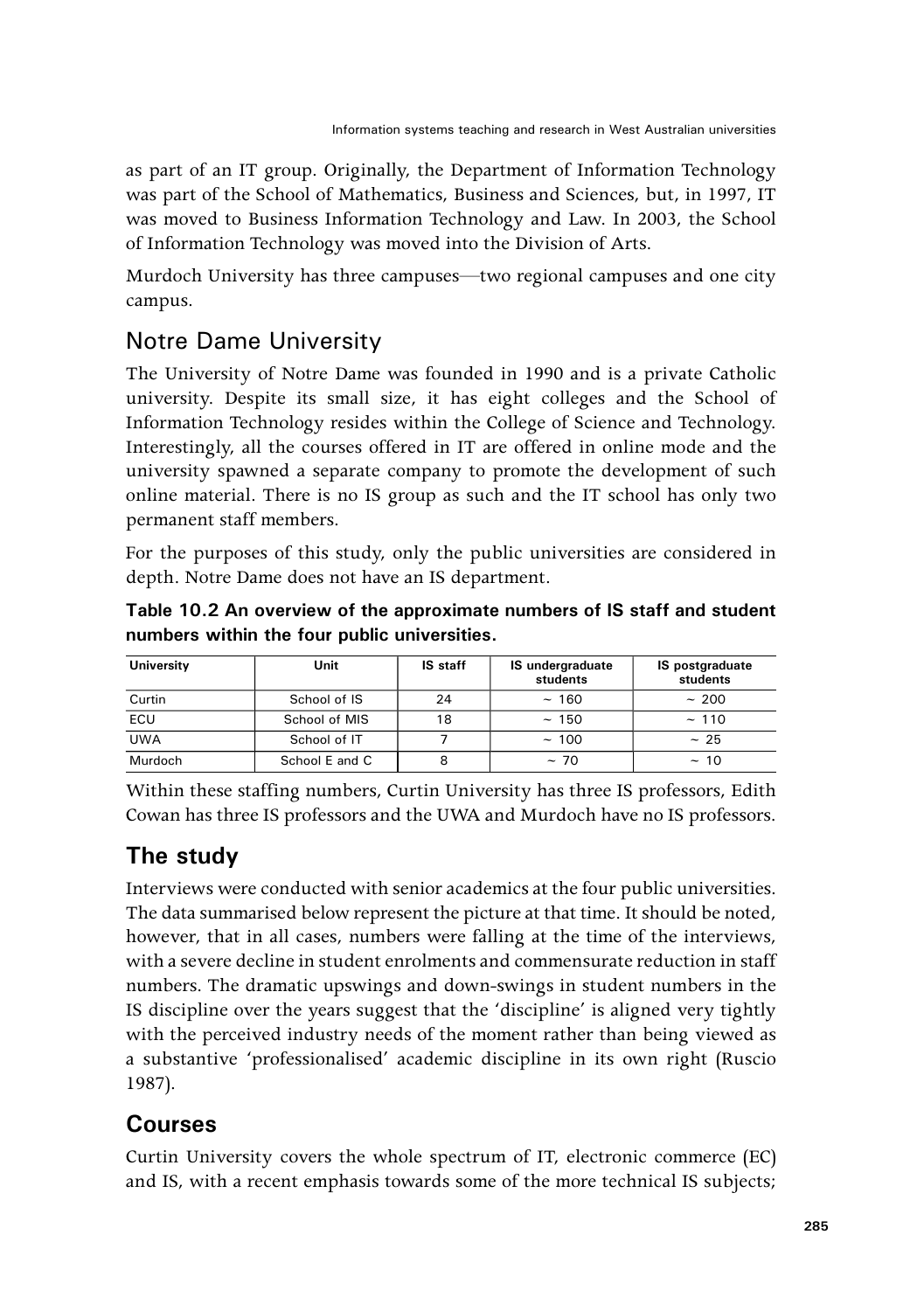ECU focuses on the business applications of IS, EC and IM with a specialisation in enterprise resource planning (ERP) at postgraduate level; the UWA clearly identifies IM as its specialisation, with a focus on support for other discipline majors such as accounting and marketing; and Murdoch focuses on the more technical aspects of IS such as IS development and the use of multimedia. ECU is also targeting a new market, with a Masters Degree in Strategic Project Management, which it hopes will appeal to a broader market base.

| <b>University</b> | Undergraduate courses         | Postgraduate courses                |
|-------------------|-------------------------------|-------------------------------------|
| Curtin            | Bachelor of Commerce (IS)     | <b>Grad Dip/Certificates</b>        |
|                   | Bachelor of Commerce (IT)     | Postgrad Dip/Certificates           |
|                   | Bachelor of Commerce (EC)     | Master (IS)                         |
|                   |                               | Master of Commerce                  |
|                   |                               | PhD                                 |
| ECU               | Bachelor of Business (IS)     | Grad Dip/Certificates (IS, EC, ERP) |
|                   | Bachelor of Business (EC)     | Master (IS)                         |
|                   | Bachelor of Business (IM)     | Master Strategic Project Management |
|                   | Bachelor of IS                | DBA (IS)                            |
|                   |                               | PhD                                 |
| <b>UWA</b>        | Bachelor of Commerce (IS)     | Master of Information Management    |
|                   |                               | Master of Commerce (IM)             |
|                   |                               | PhD                                 |
| Murdoch           | Bachelor of Science (IS Dev)  | Grad Dip                            |
|                   | Bachelor of Science (BIS)     | Masters IS                          |
|                   | Bachelor Science (Multimedia) | PhD                                 |
|                   | Bachelor of Science in IS     |                                     |

**Table 10.3 The wide variety of courses offered across all four universities.**

Despite some low enrolments in the undergraduate and postgraduate programs, PhD programs continue to thrive in all four IS groups, with a total of about 60 doctoral students by research. In addition, ECU offers a unique DBA program in IS. This is a partially taught program with a shorter thesis component and has a further 20 doctoral students, drawn mainly from senior managers in the WA community. In general, enrolments in general degrees such as the Bachelor of Business with IS specialisations remain fairly steady, but enrolments in specialist IS degrees are dropping radically. Interest in multimedia has declined significantly and electronic commerce no longer holds the appeal it once did. There has been a substantial decline in international recruitment, impacting on the postgraduate market.

#### **Research**

Research focus within the four universities also varies widely and this could be one of the reasons why all interviewees identified a low level of collaboration between WA universities. Indeed, at the time of writing, there were no joint projects and staff in each university seemed unfamiliar with research being conducted in other WA institutions. Funding was variable, with the onus on staff to generate funding through successful grant applications, internally or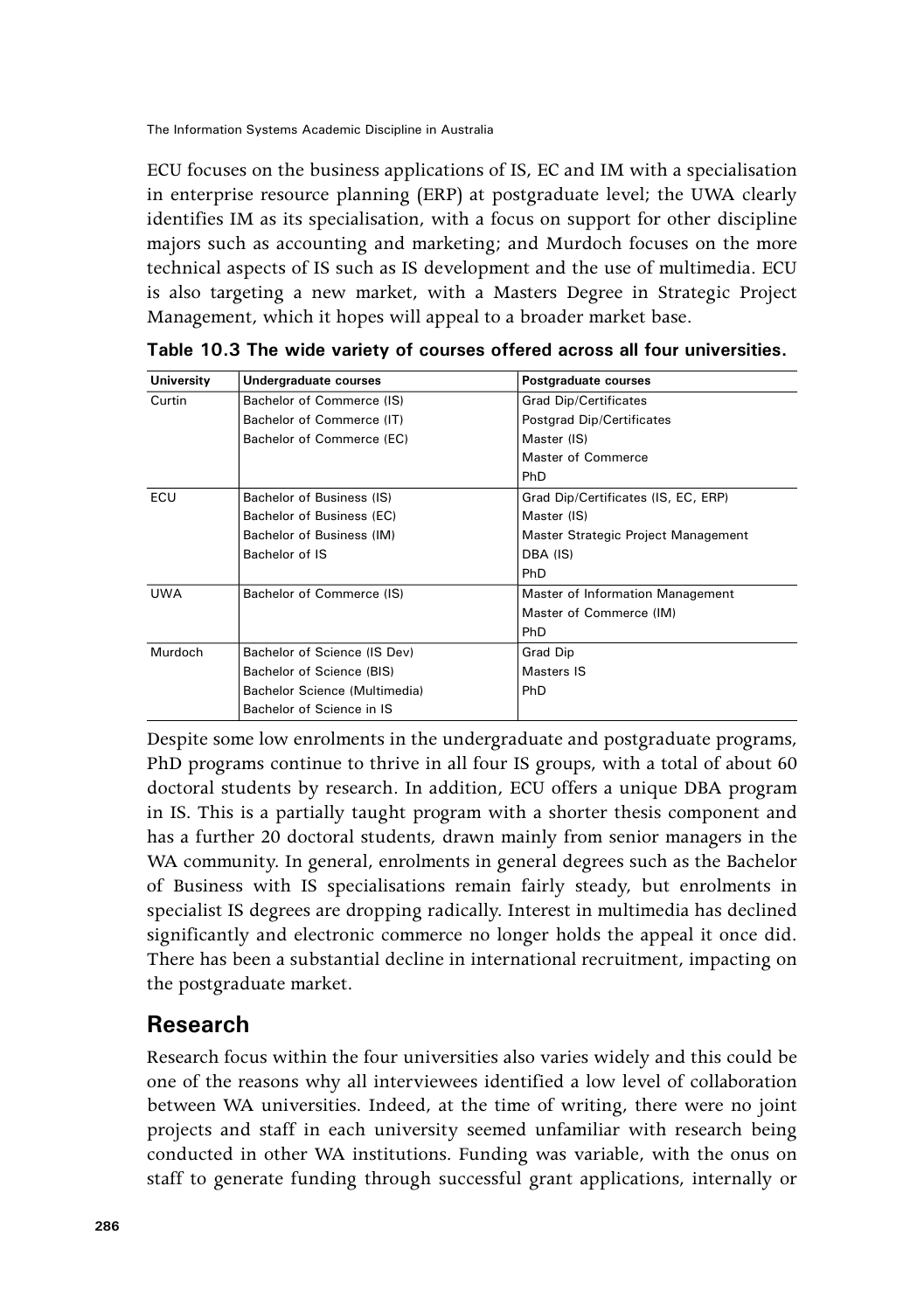externally, or through collaborative partnerships with industry. Curtin has an industry-sponsored professor, which comes with considerable prestige in addition to research funds.

Research output also varied considerably. At the UWA, the research activity of staff was largely interdisciplinary and had a relatively low proportion contributing to strictly IS-related research, compared with a high output overall at ECU, with about 90 per cent of staff research active. Curtin followed the more typical path, with 20 per cent of staff providing 80 per cent of output. It was stated that Curtin had shifted emphasis towards teaching over research in recent years, but this could be changing as Curtin has made a strategic move to be a research-intensive university. Identified themes for continuing research are shown in Table 10.4.

| <b>University</b> | <b>Themes</b>                                                                                                                                                                                                     | <b>Groups</b>                                                                                  | <b>Funding</b>                                                      |
|-------------------|-------------------------------------------------------------------------------------------------------------------------------------------------------------------------------------------------------------------|------------------------------------------------------------------------------------------------|---------------------------------------------------------------------|
| Curtin            | Technology adoption<br>Information technology<br>Management<br><b>Health informatics</b><br>Relational ontology<br>World-wide databases<br>Grid supercomputing<br>Electronic commerce<br>Soft-systems methodology | Individuals + PhD groupings<br>around professors                                               | Grant-based + Research<br>Performance Index funding<br>system       |
| ECU               | Electronic markets<br>Collaborative commerce in<br>small and medium-sized<br>enterprises (SMEs)<br>IS evaluation<br>IS in the construction industry<br>IS education and IS in<br>education                        | Five formal research groups<br>led by the professors/associate<br>professors<br>$+$ individual | Grant-based + Research<br>Activity Index funding system             |
| <b>UWA</b>        | Knowledge management<br>Virtual communities<br>E-government<br><b>Transport modelling</b><br>Compliance-monitoring<br>systems                                                                                     | Individuals and<br>interdisciplinary and<br>inter-faculty collaborations                       | Grant-based and individual<br>research support from school<br>funds |
| Murdoch           | Human factors in IS<br>Knowledge management<br>E-learning<br>Decision support<br>Business strategy alignment                                                                                                      | Individuals                                                                                    | $Grant-based + individual$<br>allocation from school                |

**Table 10.4 Research themes**

Curtin and ECU operate a research performance-monitoring scheme, which is linked directly to research funding (Curtin University—Research Performance Index; ECU—Research Activity Index). In this way, staff members are rewarded with a dollar value applied to the number of points they have generated towards the research assessment quantum. This scheme provides considerable incentive for staff to become productive but can favour quantity over quality. At ECU,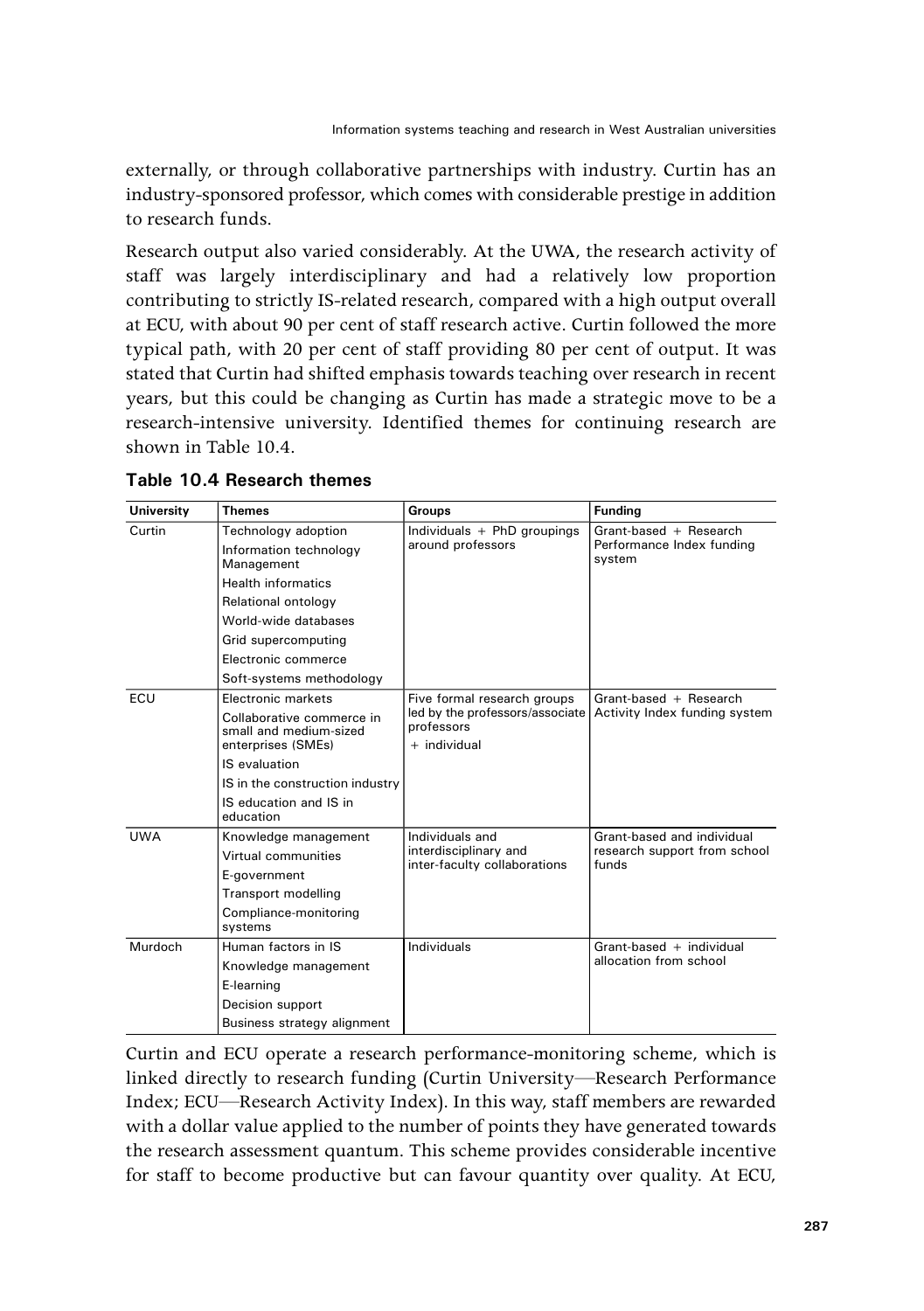however, the recent trend has been to decrease the funding per point being allocated to staff and to the use the money to provide competitive internal research grants.

All four universities support qualitative and quantitative research and employ multiple methods. Case studies and interpretive research were commonly applied. The overall research picture in Western Australia fits closely with the view of a 'fragmented adhocracy' (Whitley 1984; Culnan et al. 1993; Checkland and Holwell 1998), with low researcher mutual dependency and very different contributions from each of the four universities, reflecting local political pressures from within their different institutions but also from within the state—where all four compete for highly limited funding.

#### **IS leadership**

The particular environment of Western Australia has strongly influenced IS leadership since West Australians are often loath to leave the state because of the rather laidback life-style and Mediterranean climate, with core academic staff remaining fairly static over the long term. In addition, Western Australia is seen as a desirable location for international immigrants and, hence, the state attracts a fair share of international academics. It is rare to see Australian academics from the eastern states choose to relocate to the west. This has had two consequences: WA academics have had to strive for excellence within the Australian arena; and Western Australia has gained an international profile through its international academics. Richard Watson (originally from Western Australia), Bob Galliers and Janice Burn have all contributed to the development of IS within the state, coming from an international perspective, and West Australians Graham Pervan and Bernie Glasson have had significant input nationally and internationally. All six current professors at Curtin and ECU are well-known researchers with national and international reputations.

Interviewees stressed the real need for IS leadership and active involvement in IS research by the professoriate. Information systems groups without a professor tended to have a significantly lower profile in their home university.

#### **Key academics in the development of IS in Western Australia**

# Richard Watson

Richard Watson led the development of the School of Information Systems at the Western Australian College of Advanced Education in the 1980s before it was granted university status. During this period, he undertook a PhD in the United States and, after returning to Perth for a period, decided to relocate to Athens, Georgia, in 1989. He has retained links with universities in Western Australia and is a frequent visitor. He is currently J. Rex Fuqua Distinguished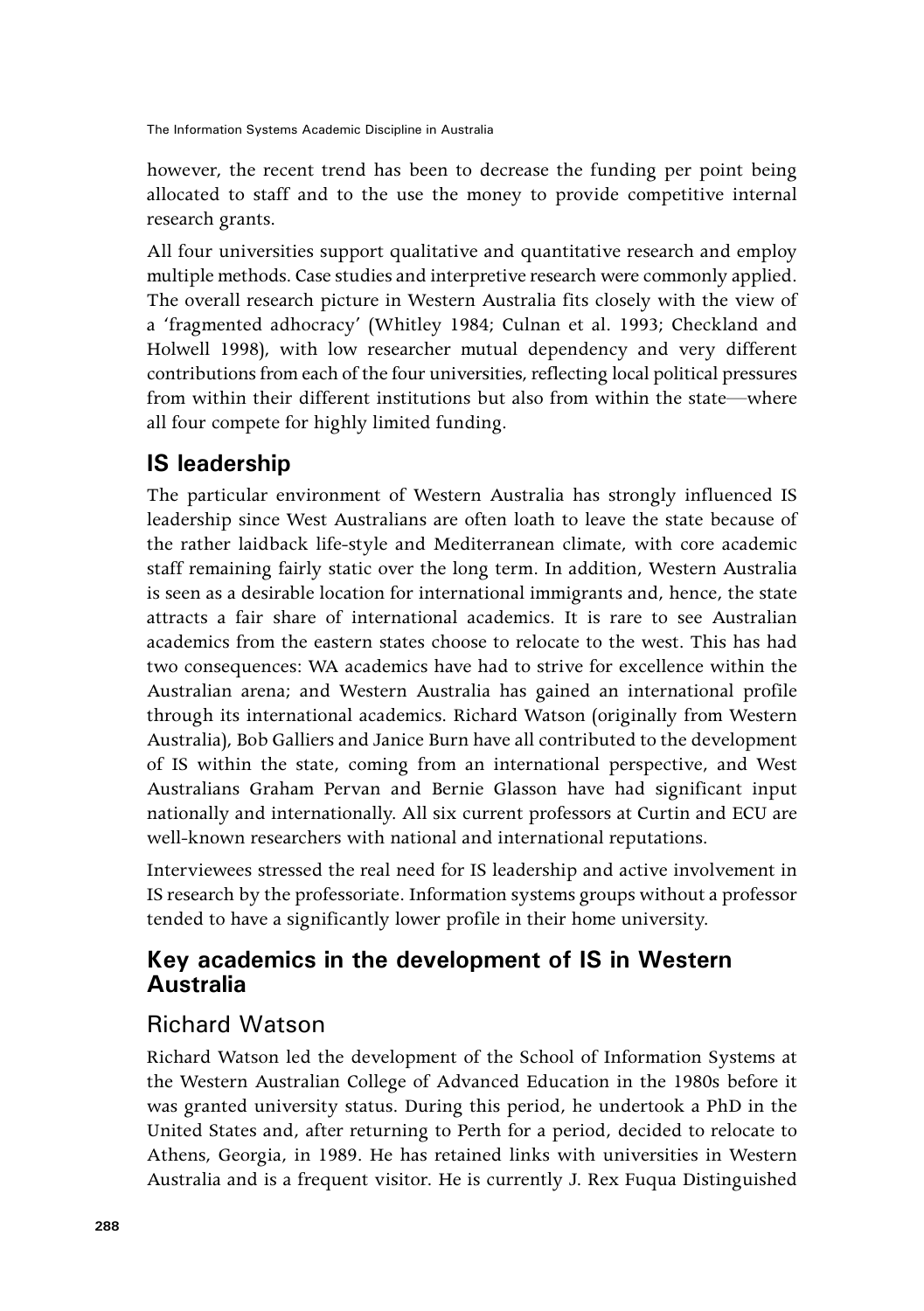Chair for Internet Strategy in the Department of MIS at the University of Georgia's Terry College of Business.

#### Graham Pervan

Graham Pervan is Professor of Information Systems at Curtin University. He has been involved in the development of the discipline for more than 25 years, has been head of school and is currently President of the Australian Council of Professors and Heads of Information Systems (ACPHIS).

# Janice Burn

Janice Burn has had a 30-year career in IS and was Foundation Professor and Head of School of Management Information Systems at Edith Cowan University from 1997 to 2005. She previously held senior academic posts in Hong Kong (Associate Professor and Associate Head of School, Hong Kong Polytechnic) and the United Kingdom (Principal Lecturer, Coventry Polytechnic). She was a member of the Australian Research Council (ARC) and an adviser to the Australian government on IT and national research priorities. Burn was instrumental in developing the School of Management Information Systems into a research-intensive school during her time at ECU. She was also highly innovative in leading course development, with many successful courses launched.

# **Conclusions**

The main IS strength in Western Australia lies in Curtin and ECU, where separate IS schools have been in existence for more than 30 years. In 2007, the IS school at ECU merged with the School of Management to form a new school, but it still retains its identity as a discipline. Information systems is recognised as a discipline at the UWA and Murdoch, but as a subset of other disciplines, and it has a somewhat lower status in these two institutions. Different value systems and funding models inhibit collaboration between the four institutions. In 1998, Curtin took the lead to organise the WA workshop in IS research (WAWISR) and this was repeated each year, hosted by each university in turn until 2001, when enthusiasm to organise it was exhausted. Sadly, one of the reasons for this could be the increased emphasis on recognised research output, lessening the motivation for activities that would be regarded solely as community building. Similarly, in 1999, ECU ran the first Working for e-Business (WeB) conference based in Perth and continued to organise this until 2004. This conference attracted some local attendees but many more came from across Australia to forge national collaborative links.

With respect to the development of IS as a discipline, social processes and local contingencies seem to have had considerable impact. Western Australia is the most distant state in Australia and hence looks inward to local industry for direction, but also outwards from Australia to forge international reputations.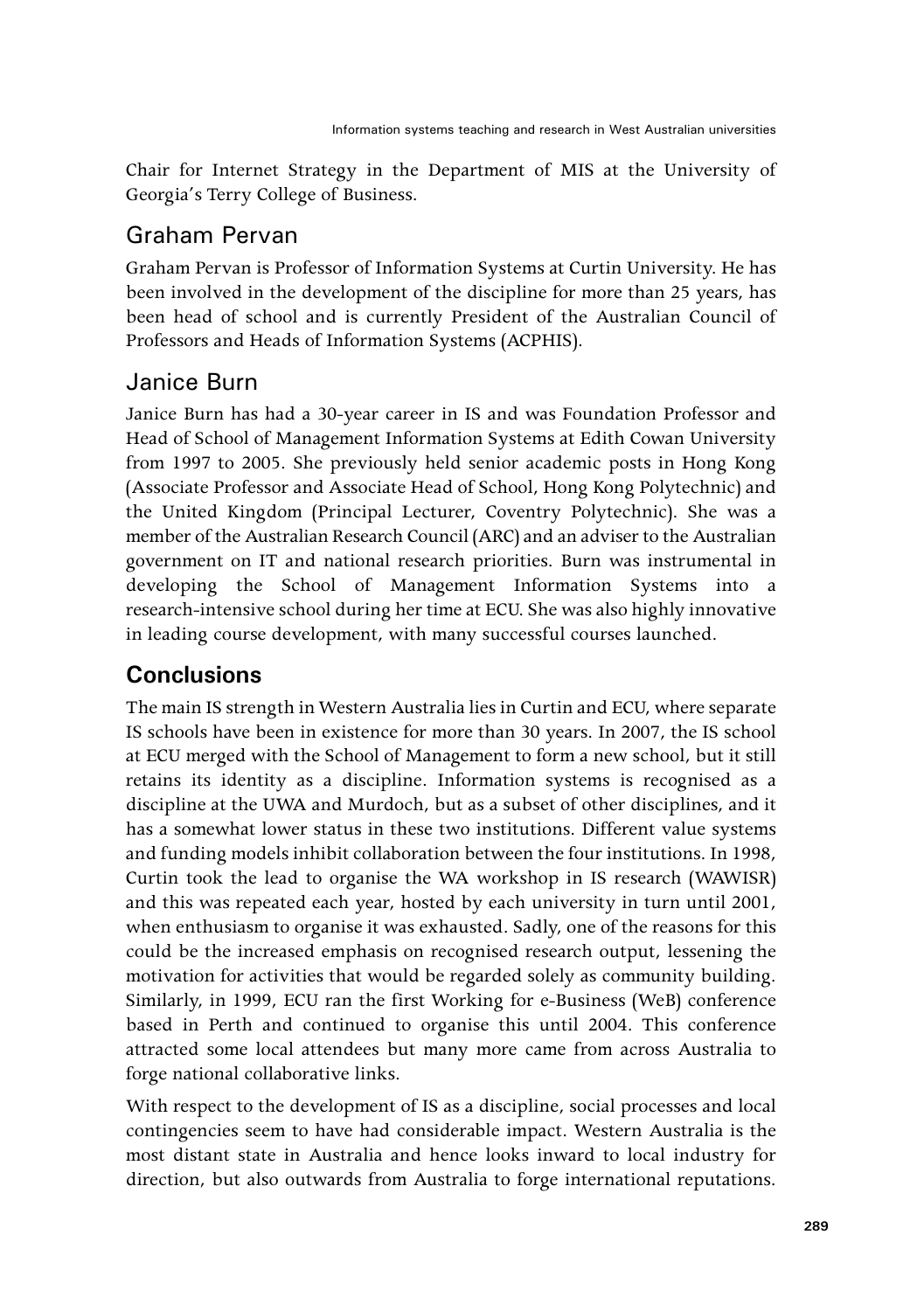Mechanisms of control are very much still in a developmental mode although this applies to the country as a whole, with IS representation on the national research funding body, the ARC, being achieved only in 2000 with the appointment of Professor Janice Burn as the IS discipline representative on the ARC research panel for Mathematics, Information and Computer Sciences. The core body of knowledge taught at each of the four universities tends to reflect local allegiances with industry, services and professions and varies in line with local developments and needs rather than necessarily responding directly to demands from within the discipline itself.

All interviewees commented on the decrease in numbers in IS and diminishing staff numbers, which suggests that the picture painted in this study could change significantly in the next few years. It was also interesting to note that IS was seen to be a discipline grouping that could be transposed easily from within one discipline grouping to another, with residual homes having been found in business, science, mathematics and even engineering at one time or another across the four institutions. From the WA perspective, it would appear that IS is still 'a perspective' (Fitzgerald 2003) rather than a discipline—and a perpetually shifting perspective at that.

#### **Acknowledgements**

Thanks are due to the following interviewees: Professor Janice Burn, ECU; Dr Nick Letch, the UWA; Professor Graham Pervan, Curtin; Professor Craig Standing, ECU; Dr Fay Sudweeks, Murdoch; and Danny Toohey, Murdoch.

# **References**

- Ariav, G., de Sanctis, G. and Moore, J. 1987, 'Competing reference disciplines for MIS research', *Proceedings of the Eighth International Conference on Information Systems*, Pittsburgh, pp. 455–8.
- Checkland, P. and Holwell, S. 1998, *Information, Systems and Information Systems—Making Sense of the Field*, Wiley & Sons, Chichester.
- Culnan, M. J., Swanson, E. B. and Keller, M. T. 1993, 'MIS research in the 1980s: shifting points of work and reference', *Proceedings of the 26th Hawaii International Conference on Systems Sciences*, vol. 3, pp. 597–606.
- Fitzgerald, G. 2003, 'Information systems: a subject with particular perspective, no more, no less', *European Journal of Information Systems*, vol. 12, no. 3, pp. 225–9.
- Klein, H. K., Hirshheim, R. and Nissen, H. 1991, 'A pluralist perspective of the information systems research arena', in H. E. Nissen, H. K. Klein and R. Hirshheim (eds), *Information Systems Research: Contemporary Approaches and Emergent Traditions*, Elsevier, Amsterdam.